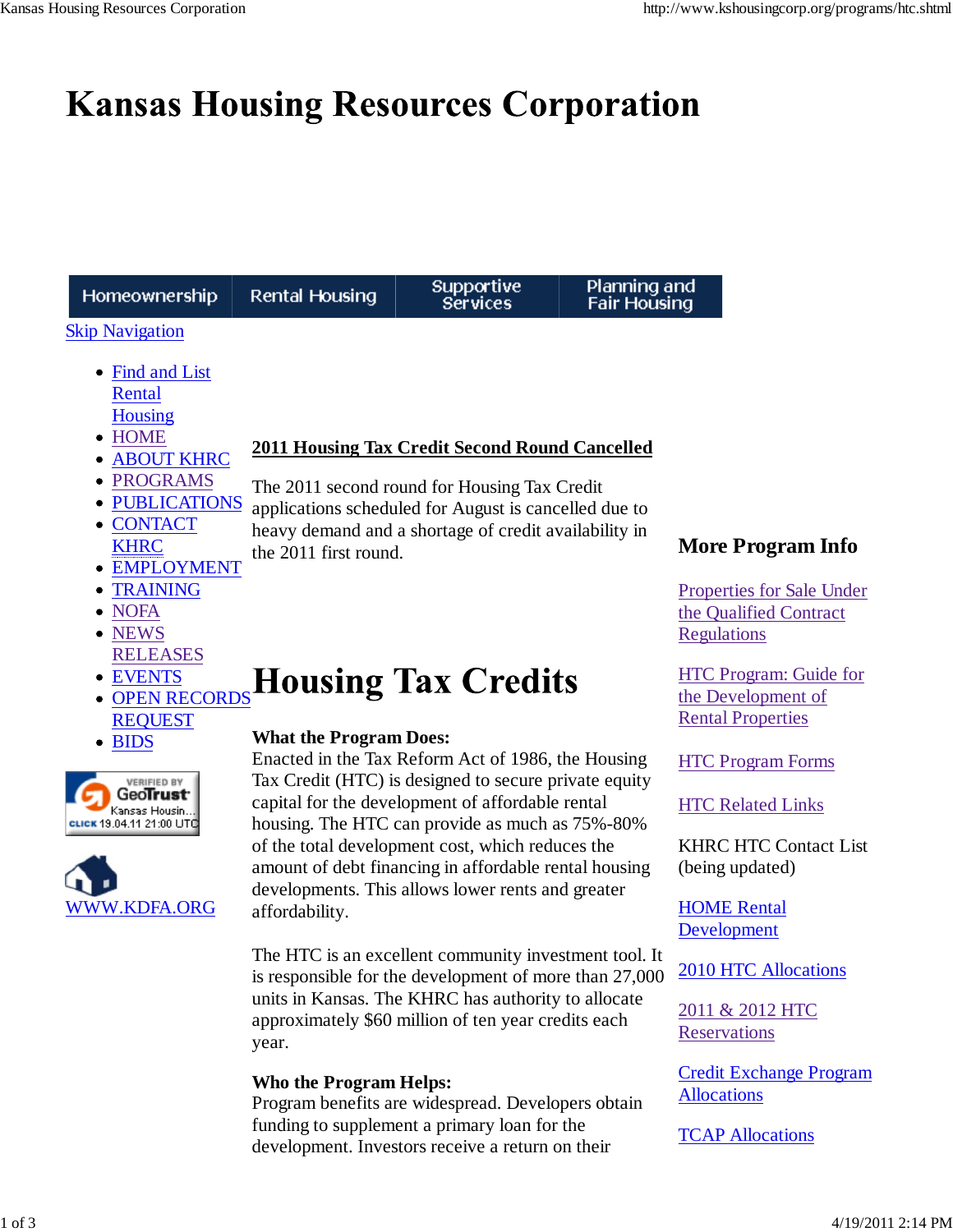investment in the development. Renters have access to affordable housing. Communities achieve added housing stock with an enhanced tax base to further their economic and community development efforts.

# **How It Works:**

The HTC is an annual tax credit allocation for ten years. The amount of the credit is based upon an annual 9% of the eligible basis for a qualified development. Basis can be increased by 30% if it is needed to make the development financially feasible.

The credit is sold to an investor for approximately \$.65-\$.70 on the dollar. This provides the developer with equity to complete the development and the investor receives the tax benefits of the credit for ten years after the units have been occupied.

#### **Type(s) of Assistance:**

-Grants

#### **Funding Cycle:**

The KHRC conducts two allocation cycles each year. Applications are due the 1st Friday of February and August of each year with awards being announced in May and November, respectively.

#### **Eligible Entities:**

Non-profits and for-profit developers are typical applicants.

# **Key Statistics for 2010:**

In FY2010, KHRC allocated nearly \$39 million in ten year tax credits, \$45 million in Exchange funds and \$17 million in TCAP funds to finance the development of 31 properties in 22 counties. These programs created 1039 rental units for income-eligible Kansans and 44 market rate units with a total capital investment of \$121 million. Over the past year, HTC created:

- 702 units for low-income families
- 288 units for seniors
- 41 units for tenants with special needs
- 8 units for homeless individuals

# **Contact Information:**

# Fred Bentley

Rental Housing Director 611 S. Kansas Avenue, Suite 300